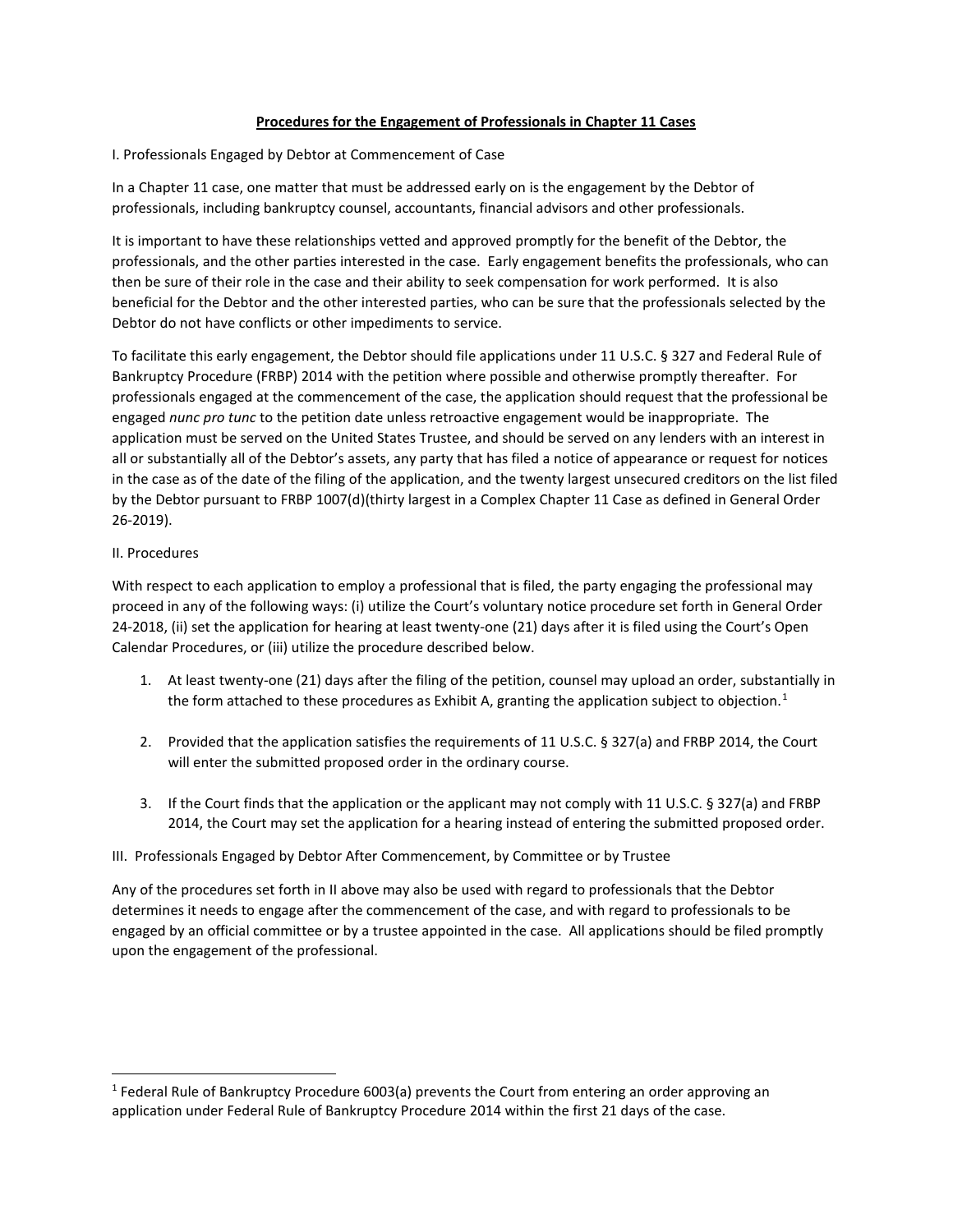# **Exhibit A to Procedures for Engagement of Professionals in Chapter 11 Cases (Form of Proposed Order)**

[4 inches for ECF Order]

| UNITED STATES BANKRUPTCY COURT |
|--------------------------------|
| NORTHERN DISTRICT OF GEORGIA   |
| <b>DIVISION</b>                |

|                        | Chapter 11 |
|------------------------|------------|
| In re [Debtor's Name], | Case No.   |
| Debtor.                | Judge      |

## **ORDER APPROVING APPLICATION OF PROFESSIONAL, SUBJECT TO OBJECTION**

[Debtor/Committee/Trustee] filed on [date](Docket No. \_\_) an application to employ [name of professional organization](the "Applicant") as [type of professional] for [Debtor/Committee/Trustee] in this case (the "Application"). No hearing is necessary on the Application absent the filing of an objection to it. Pursuant to a certificate of service filed with or attached to the Application, the Application has been served on the United States Trustee as required by Federal Rule of Bankruptcy Procedure 2014, and on [other parties served with Application]. No further service of the Application is necessary.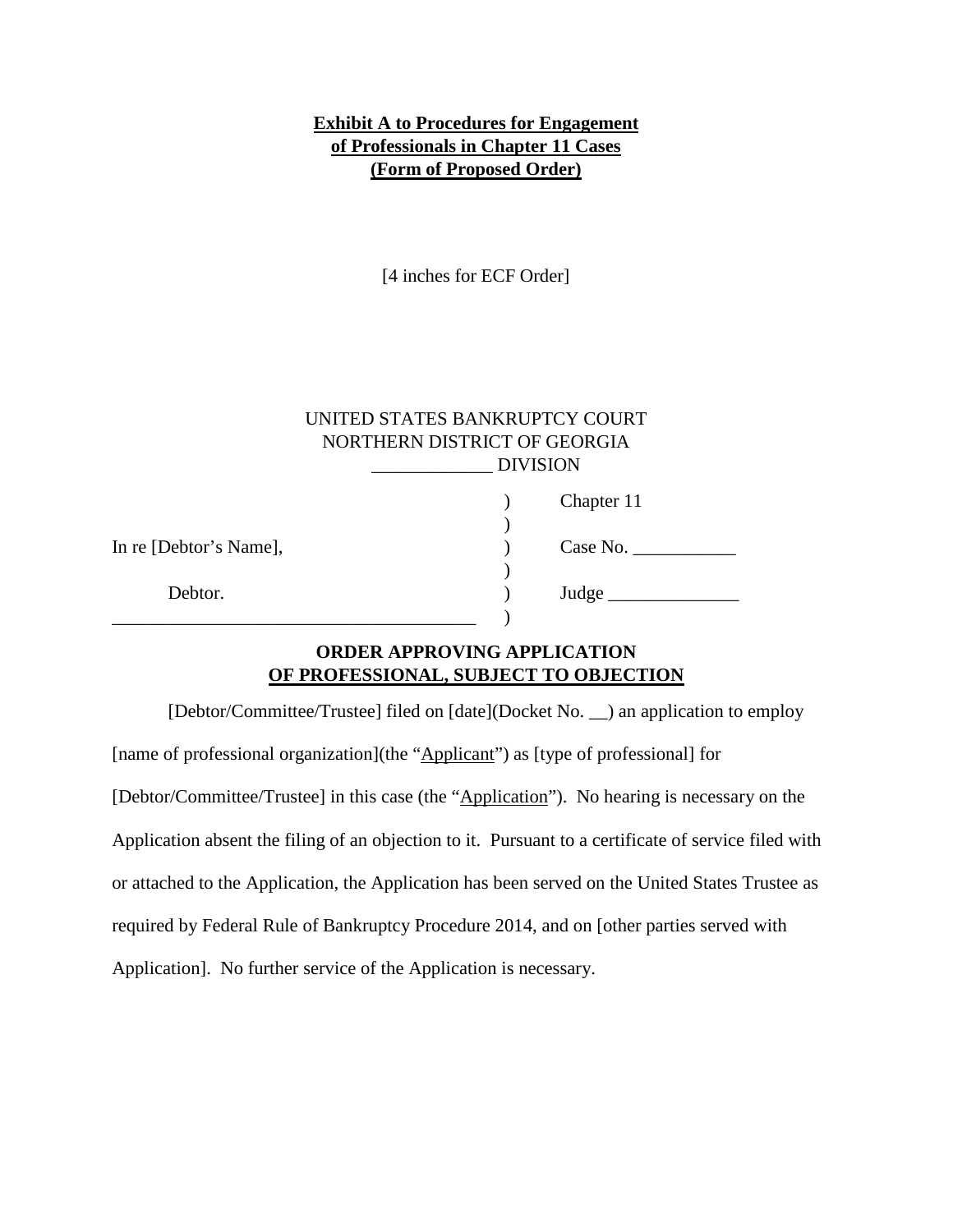The Application and accompanying affidavit of [name of affiant] demonstrate preliminarily that the Applicant [is/are] [attorneys qualified to practice in this Court, for attorneys] and [is/are] disinterested. Accordingly, it is hereby

ORDERED that, pursuant to 11 U.S.C. § 327 and Federal Rule of Bankruptcy Procedure 2014, the Application is **GRANTED,** and [Debtor/Committee/Trustee] is authorized to employ the Applicant as its [type of professional] during the Debtor's Chapter 11 case, subject to objection as provided for herein; and it is further

ORDERED that compensation may be paid and expenses reimbursed to the Applicant only pursuant to an application filed and approved by this Court pursuant to 11 U.S.C. §§ 330, 331 and Federal Rule of Bankruptcy Procedure 2016, unless the Court orders otherwise; and it is further

ORDERED that any party in interest shall have twenty-one (21) days from the service of this Order to file an objection to the Application and/or the relief provided in this Order; and it is further

ORDERED that if an objection is timely filed counsel for the Debtor will set the Application and all such objections for hearing pursuant to the Court's Open Calendar Procedures; and it is further

ORDERED that if no objection to this Order is timely filed, this Order shall be a final Order approving the Application; and it is further

ORDERED that Applicant shall, within three (3) days of the entry of this Order, cause a copy of this Order to be served by first class mail, postage prepaid, on all parties served with the Application, and shall file promptly thereafter a certificate of service confirming such service.

### END OF ORDER